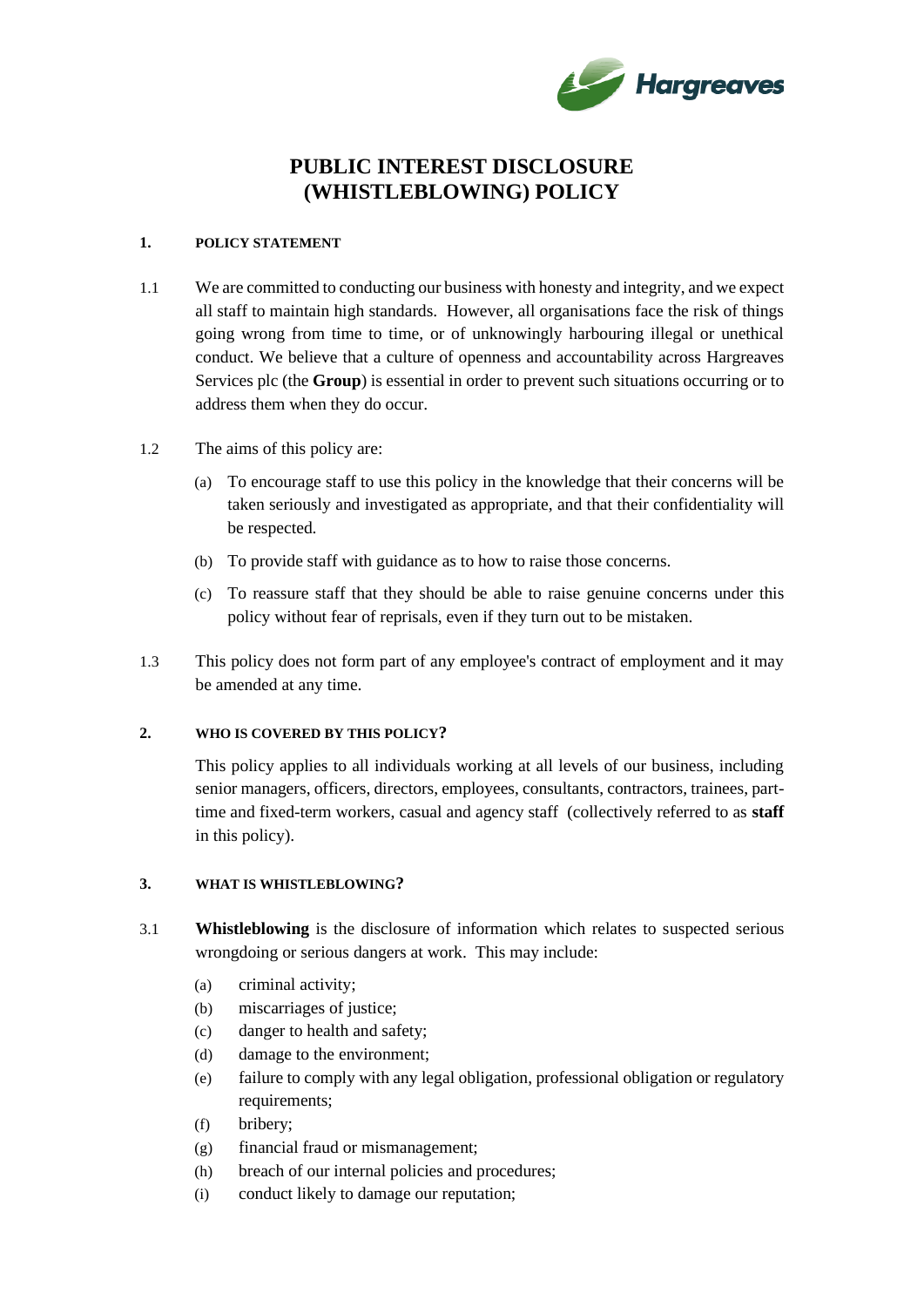- (j) unauthorised disclosure of confidential information; and
- (k) the deliberate cover-up of any of the above matters.
- 3.2 A **whistleblower** is a person who raises a genuine concern relating to any of the above, reasonably believing that one or more of the above has occurred or is likely to occur. If you have any genuine concerns relating to suspected wrongdoing or danger affecting any of our activities (a **whistleblowing concern**) you should report it under this policy.
- 3.3 This policy should not be used for complaints relating to your own personal circumstances, such as a general Health  $\&$  Safety concern or the way you have been treated at work. In those cases you should use the Health & Safety concerns procedure or the Grievance Procedure.
- 3.4 If you are uncertain whether something is within the scope of this policy you should seek advice from the Whistleblowing Officer, whose contact details are at the end of this policy.

# **4. RAISING A WHISTLEBLOWING CONCERN**

- 4.1 We hope that in many cases you will be able to raise general concerns with your line manager **OR** via a member of the Human Resource department. You may tell them in person or put the matter in writing if you prefer. They may be able to agree a way of resolving your concern quickly and effectively. In some cases they may refer the matter to the Whistleblowing Officer.
- 4.2 Where you believe that the matter is serious and falls within the scope of this policy, or you feel that your line manager **OR** the HR function has not addressed your concern, or you prefer not to raise it with them for any reason, you should contact one of the following via the contact details set out at the end of this policy:
	- (a) the Whistleblowing Officer; or
	- (b) our confidential external hotline, operated by Safecall Limited.
- 4.3 We will arrange a meeting with you as soon as possible to discuss your issues. You may bring a colleague or union representative to any meetings under this policy. Your companion must respect the confidentiality of your disclosure and any subsequent investigation.
- 4.4 We will take down a written summary of your concern and provide you with a copy after the meeting. We will also aim to give you an indication of how we propose to deal with the matter.

# **5. CONFIDENTIALITY AND ANONYMITY**

5.1 We hope that staff will feel able to voice whistleblowing concerns openly under this policy. However, if you want to raise your concern confidentially, we will make every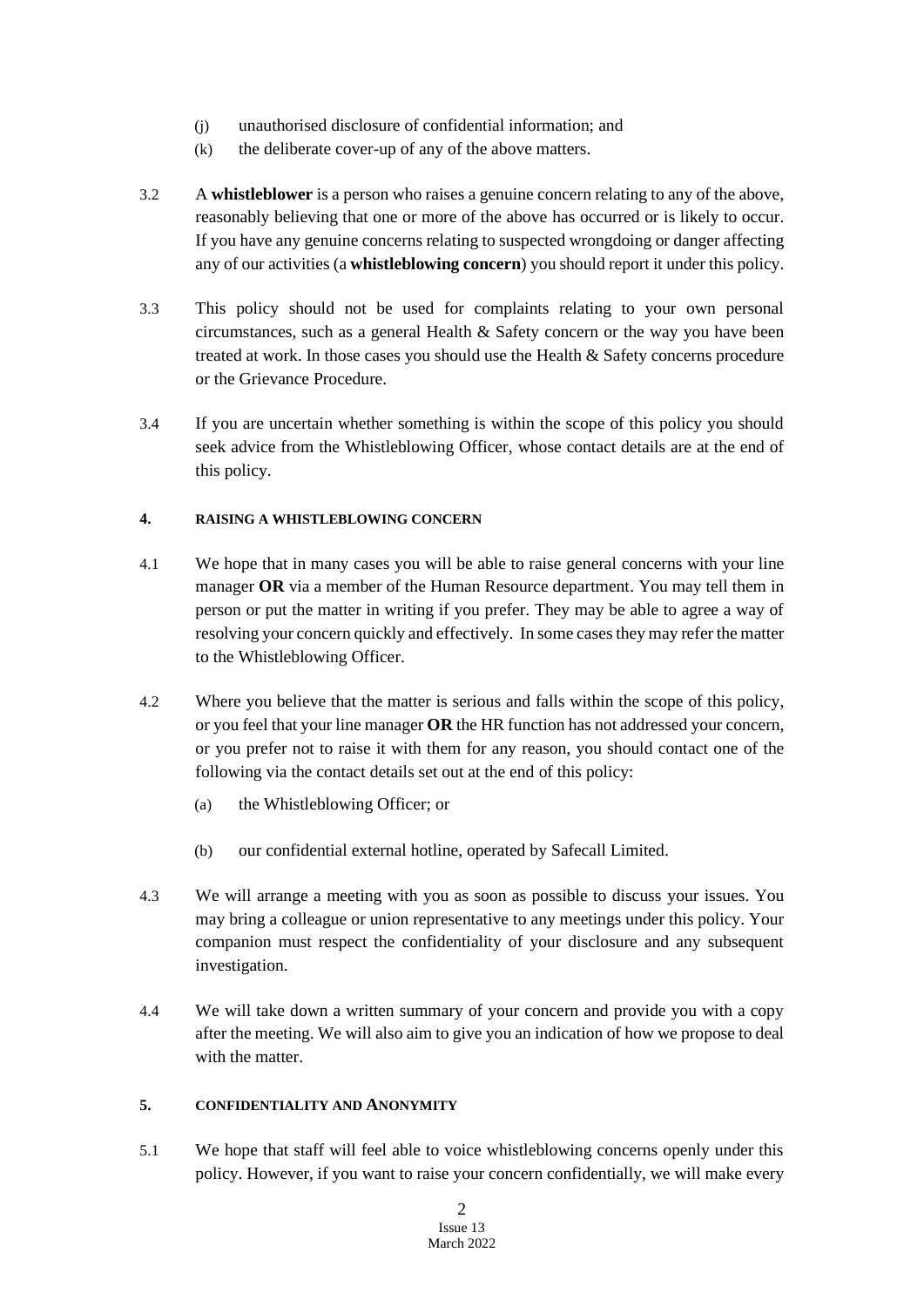effort to keep your identity secret. If it is necessary for anyone investigating your concern to know your identity, we will discuss this with you.

- 5.2 We do not encourage staff to make disclosures anonymously. Proper investigation may be more difficult or impossible if we cannot obtain further information from you. It is also more difficult to establish whether any allegations are credible.
- 5.3 Whistleblowers who are concerned about possible reprisals if their identity is revealed should come forward to the Whistleblowing Officer or one of the other contact points listed in paragraph 4 above and appropriate measures can then be taken to preserve confidentiality.
- 5.4 If you are in any doubt, you can seek advice from Safecall Limited or Public Concern at Work, the independent whistleblowing charity, who offer a confidential helpline. Contact details for both are at the end of this policy.

## **6. THIRD PARTIES**

6.1 Whistleblowing concerns are likely to relate to the conduct of our staff, but they may sometimes relate to the actions of a third party, such as a customer, supplier or service provider. In some circumstances the law will protect you if you raise the matter with the third party directly. However, we encourage you to report such concerns internally first. You should contact your line manager **OR** the Whistleblowing Officer for guidance.

# **7. EXTERNAL DISCLOSURES**

7.1 The aim of this policy is to provide an internal mechanism for reporting, investigating and remedying any wrongdoing in the workplace. In most instances, you should not need to alert anyone externally.

#### **8. INVESTIGATION AND OUTCOME**

- 8.1 Once you have raised a concern, we will carry out an initial assessment to determine the scope of any investigation. We will inform you of the outcome of our assessment. You may be required to attend additional meetings in order to provide further information.
- 8.2 We will aim to keep you informed of the progress of the investigation and its likely timescale. However, sometimes the need for confidentiality may prevent us giving you specific details of the investigation or any disciplinary action taken as a result. You should treat any information about the investigation as confidential.
- 8.3 In some cases, we may need to appoint an investigator or team of investigators including staff with relevant experience or specialist knowledge of the subject-matter to undertake an investigation. The investigator(s) may also make recommendations for change to enable us to minimise the risk of future wrongdoing.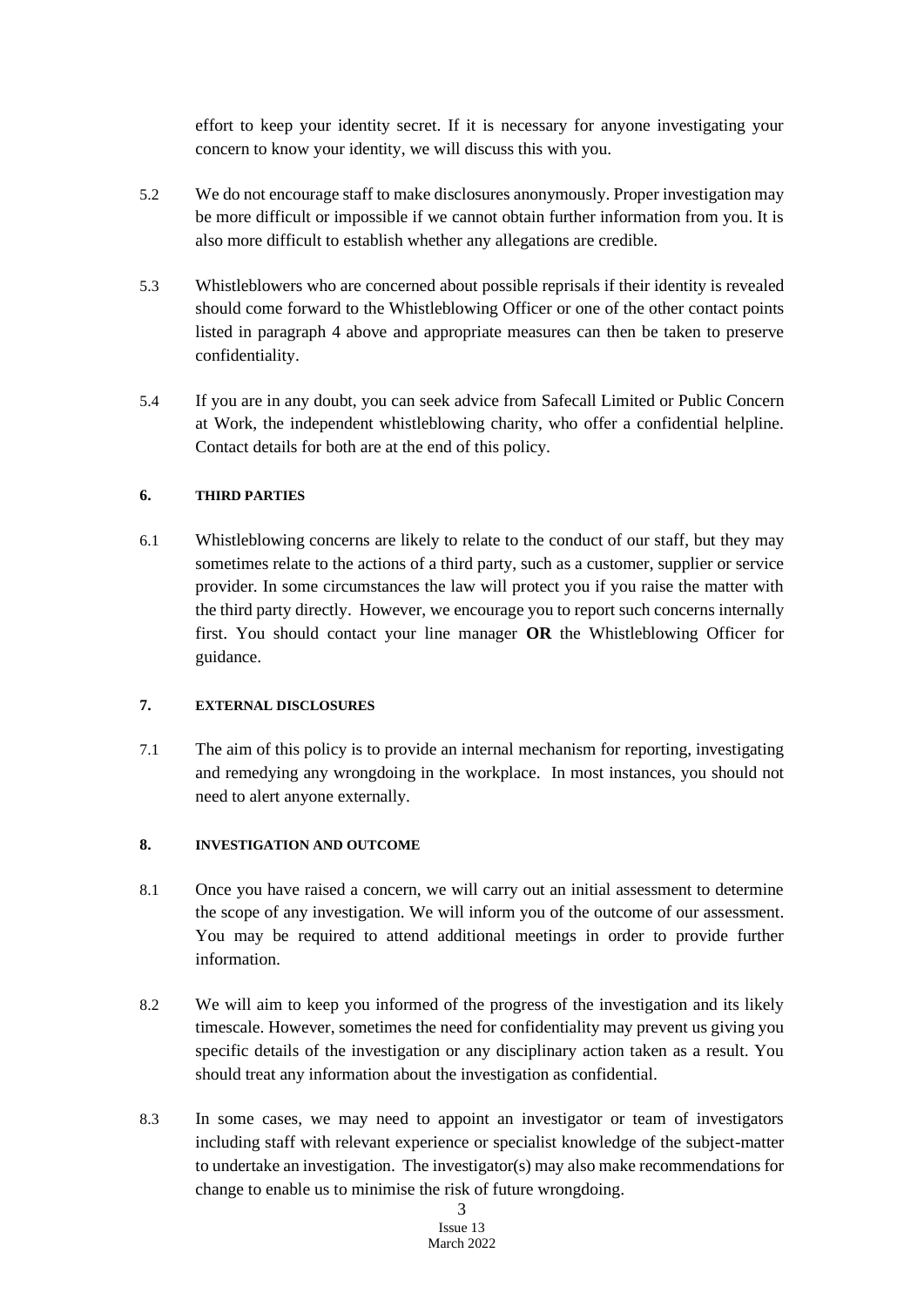- 8.4 We will promptly investigate all allegations and will take whatever action we consider appropriate. We will inform you of the outcome of the investigation as soon as practicable.
- 8.5 If you reasonably believe that the nature of your concern relates to any of the areas set out in paragraph 3.1 above and you disclose this information to the appropriate person under this policy no action will be taken against you for making this disclosure, provided there has not been the making of false allegations maliciously or with a view to personal gain.
- 8.6 We will take appropriate action against any staff member:
	- a) found to be victimising another person for using this policy or deterring any person from reporting genuine concerns under it; or
	- b) making the disclosure/allegation maliciously, or vexatiously, or with a view to personal gain, or where there were no reasonable grounds for believing that the information supplied was accurate.
- 8.7 If any such person is employed directly by this organisation they will be subject to disciplinary action, which may result in dismissal.

## **9. IF YOU ARE NOT SATISFIED**

- 9.1 While we cannot always guarantee the outcome you might seek, we will try to deal with your concern fairly and in an appropriate way. By using this policy you can help us to achieve this aim.
- 9.2 If you are not happy with the way in which your concern has been handled, you can raise it with the Whistleblowing Officer.

## **10. PROTECTION AND SUPPORT FOR WHISTLEBLOWERS**

- 10.1 It is understandable that whistleblowers are sometimes worried about possible repercussions. We aim to encourage openness and will support staff who raise genuine concerns under this policy, even if they turn out to be mistaken.
- 10.2 Staff must not suffer any detrimental treatment as a result of raising a genuine concern. Detrimental treatment includes dismissal, disciplinary action, threats or other unfavourable treatment connected with raising a concern. If you believe that you have suffered any such treatment, you should inform the Whistleblowing Officer immediately. If the matter is not remedied, you should raise it formally using our Grievance Procedure.
- 10.3 Staff must not threaten or retaliate against whistleblowers in any way. Anyone involved in such conduct may be subject to disciplinary action. In some cases, the whistleblower could have a right to sue you personally for compensation in an employment tribunal.